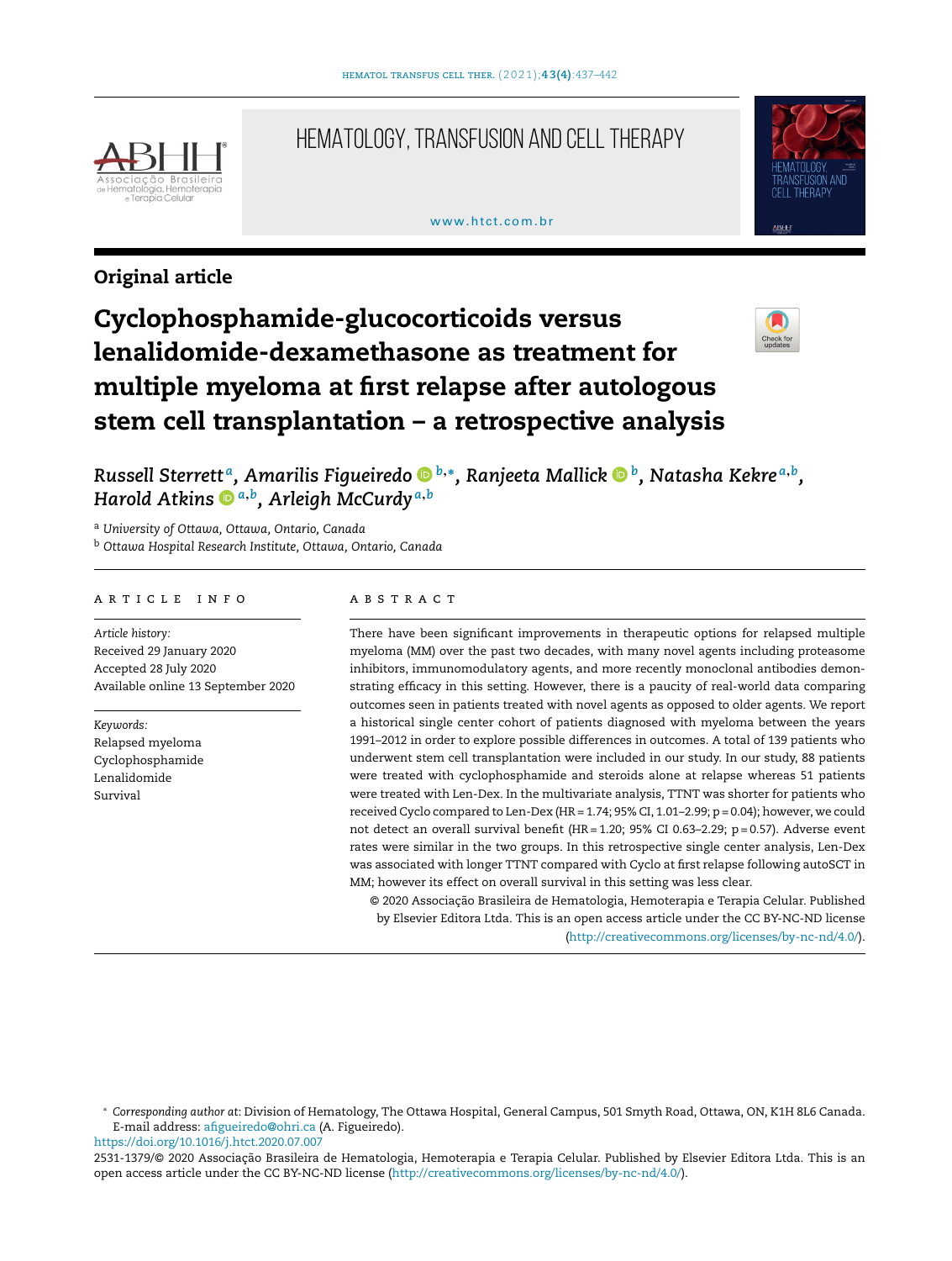#### Introduction

There has been tremendous progress in the development of treatments for multiple myeloma (MM), with nine novel agents approved by the Federal Drug Administration over the last fifteen years. $1$  These novel therapies include proteasome inhibitors (bortezomib, carfilzomib and ixazomib), immunomodulatory drugs (lenalidomide, pomalidomide), and anti-CD38 monoclonal antibodies (daratumumab). In many cases, the efficacy of these agents is improved when they are used in combination. $2-4$  The introduction of these novel therapies has correlated with recent improving survival trends for MM patients.<sup>5-8</sup>

However, the novel therapies come at a significant cost to private payers and health care authorities as treatment regimens have become increasingly expensive, with the newest agents priced as high as \$10,000 USD per month.<sup>[9](#page-5-0)</sup> These costs are further magnified when multiple novel agents are used simultaneously.

In contrast to the novel agents, many older therapies for MM are relatively inexpensive. Cyclophosphamide is an effective anti-myeloma agent which has been used to treat MM patients for over 40 years. $10,11$  The drug costs associated with cyclophosphamide are significantly lower than with newer therapies. For example, for the average patient, the cost of cyclophosphamide in the CyBorD regimen (cyclophosphamide, bortezomib, and dexamethasone) is approximately \$134 USD per cycle in the United States, $^{12}$  $^{12}$  $^{12}$  and is considerably lower in other jurisdictions.<sup>[13,14](#page-5-0)</sup>

A substantial fraction of MM patients are deemed eligible for autologous stem cell transplantation (autoSCT). This generates a significant overall survival benefit, $15-17$  but is not curative, and patients eventually relapse. The sequencing and combination of subsequent therapies following relapse is controversial. At our center, the preferred practice prior to the advent of the novel therapies was to treat patients who had relapsed following an autoSCT with a combination of cyclophosphamide and a glucocorticoid. This practice continued until the early 2010s, at which time the combination of lenalidomide and dexamethasone $^{18}$  $^{18}$  $^{18}$  became the preferred therapy. To our knowledge, the relative efficacy of these two regimens in patients with relapsed or refractory MM has never been compared. We therefore sought to compare the efficacy and safety of these two regimens using historical cohorts from our center.

#### Methods

We performed a retrospective observational cohort study of patients treated for MM at a single academic center between January 1, 1991 and November 6, 2016.We screened all patients who received an autoSCT, relapsed, and subsequently received at least one further line of treatment. Patients were included in the analysis if they received either cyclophosphamide with a corticosteroid (Cyclo), or lenalidomide with dexamethasone (Len-Dex) as treatment at first relapse. Patients were excluded if they had received other treatment regimens at first relapse, including bortezomib-based therapy, steroid monotherapy, or therapy with other novel agents.

Our primary outcome was time to next treatment (TTNT), defined as the time from the start of therapy at first relapse to the start of therapy at second relapse. Patients were censored at the date of last follow-up. Secondary outcomes included overall survival (OS), defined as time from diagnosis of MM to death from any cause, as well as a landmark analysis of survival from the start of therapy at first relapse to death from any cause. We also compared rates of selected adverse events (AEs) of Grade 3 or higher, as defined by the National Cancer Institute's Common Terminology Criteria for Adverse Events (CTCAE) version 4.03.[19](#page-5-0) The adverse events that were included in the analysis were: anemia, neutropenia, thrombocytopenia, diarrhea, and rash. Rates of hospitalization, infection, and packed red blood cell (pRBC) or platelet transfusion were also included in the analysis.

Outcomes were assessed by Kaplan-Meier methods and overall differences determined by logrank test. Coxproportional hazard ratios were calculated for individual treatment groups and compared by univariate and multivariate logistic regression. The multivariate analyses controlled for a set of the most clinically relevant variables (selected *a priori*) that the investigators believed may impact treatment efficacy and disease outcomes. These factors included age, sex, International Staging System (ISS) stage, induction regimen used prior to autoSCT, and time between diagnosis and the start of the first treatment post-relapse.

#### Results

A total of 243 patients underwent treatment for MM at first relapse post autologous transplant. Of these, 139 patients were included in the analysis, of which 88 were treated with Cyclo and 51 were treated with Len-Dex. Of the 104 patients who were excluded, 69 were treated with alternative chemotherapies (35 steroid monotherapy, 33 bortezomib and steroids, 1 vincristine-doxorubicin-dexamethasone), 15 went on to have a second stem cell transplant, 17 had insufficient data, and 3 had developed plasma cell leukemia.

Patient demographics and disease characteristics are summarized in [Table](#page-2-0) 1. Characteristics were similar between each group for age, sex, subtype of MM and ISS stage. There were significant differences between each group for induction regimen at diagnosis, and for the time from diagnosis to treatment at first relapse following autoSCT. Vincristine, doxorubicin and dexamethasone (VAD) was the most common induction treatment at diagnosis for the Cyclo group (68.1%), whereas bortezomib-based therapy was the most common for the Len-Dex group (74.5%) (p < 0.001). This difference is attributable to the change in available induction regimens throughout the time period encompassed by this study. There were no significant differences in the overall response rate or the depth of response to induction. The median time from diagnosis to the time of treatment at first relapse after autoSCT was 35.9 months (Interquartile Range [IQR], 25.0−53.6 months) in the Cyclo group, and 24.9 months (IQR, 10.1–38.1 months) in the Len-Dex group,  $(p < 0.001)$ .

In the univariate analysis, TTNT was similar in both groups; 12.1 months (IQR, 4.8–29.2 months) in the Len-Dex group, vs.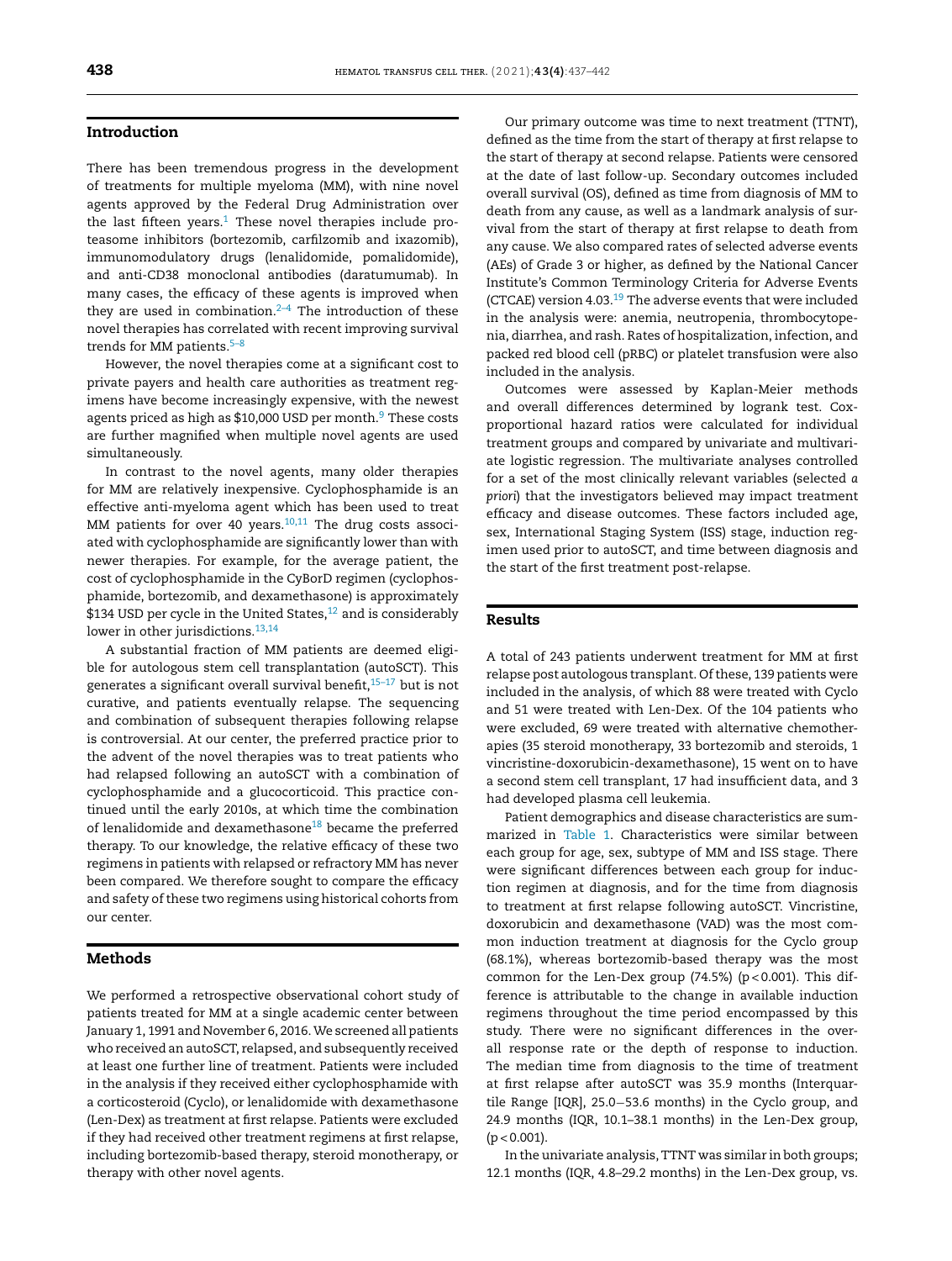<span id="page-2-0"></span>

| Table 1 - Characteristics of the Patients at Baseline.            |                     |                     |         |  |  |  |  |
|-------------------------------------------------------------------|---------------------|---------------------|---------|--|--|--|--|
|                                                                   | Len-Dex $(n=51)$    | Cyclo $(n=88)$      | p-value |  |  |  |  |
| Age, Years (range)                                                | $57.5(34 - 71)$     | $56.8(31-68)$       | 0.608   |  |  |  |  |
| Male Sex (%)                                                      | 34 (66.7)           | 46 (52.3)           | 0.098   |  |  |  |  |
| Myeloma Subtype                                                   |                     |                     | 0.075   |  |  |  |  |
| IgG $(\%)$                                                        | 33(64.7)            | 43 (48.9)           |         |  |  |  |  |
| IgA or IgM $(\%)$                                                 | 4(7.8)              | 22(25)              |         |  |  |  |  |
| Light Chain (%)                                                   | 13(25.5)            | 20(22.7)            |         |  |  |  |  |
| Non-Secretory (%)                                                 | 1(2.0)              | 3(3.4)              |         |  |  |  |  |
| ISS Staging                                                       |                     |                     | 0.806   |  |  |  |  |
| $I(\%)$                                                           | 11(22.5)            | 17(27.4)            |         |  |  |  |  |
| II $(\%)$                                                         | 18(36.7)            | 20(32.3)            |         |  |  |  |  |
| III $(\%)$                                                        | 20(40.8)            | 25(40.3)            |         |  |  |  |  |
| Unknown                                                           | $\overline{2}$      | 26                  |         |  |  |  |  |
| Induction Therapy                                                 |                     |                     | < 0.001 |  |  |  |  |
| CyBorD (%)                                                        | 11(21.6)            | 1(1.1)              |         |  |  |  |  |
| Bortezomib + Dexamethasone (%)                                    | 27(52.9)            | 14 (15.9)           |         |  |  |  |  |
| VAD $(%)$                                                         | 7(13.7)             | 60(68.1)            |         |  |  |  |  |
| Other (%)                                                         | 6(11.8)             | 13(14.8)            |         |  |  |  |  |
| <b>Induction Response</b>                                         |                     |                     | 0.397   |  |  |  |  |
| Complete Response (%)                                             | 4(8.2)              | 10(12.8)            |         |  |  |  |  |
| Very Good Partial Response (%)                                    | 10(20.4)            | 8(10.3)             |         |  |  |  |  |
| Partial Response (%)                                              | 24 (49.0)           | 43(55.1)            |         |  |  |  |  |
| Stable Disease (%)                                                | 9(18.3)             | 16(20.5)            |         |  |  |  |  |
| Progressive Disease (%)                                           | 2(4.1)              | 1(1.3)              |         |  |  |  |  |
| Objective Response Rate (%)                                       | 38 (77.6)           | 61(78.2)            | 0.931   |  |  |  |  |
| Unknown                                                           | $\overline{2}$      | 10                  |         |  |  |  |  |
| Time from Diagnosis to Treatment at First Relapse, Months (range) | $24.9(10.1 - 38.1)$ | $35.9(25.0 - 53.6)$ | < 0.001 |  |  |  |  |

ISS denotes the International Staging System for Multiple Myeloma; CyBorD denotes cyclophosphamide-bortezomib-dexamethasone regimen; VAD denotes vincristine-doxorubicin-dexamethasone regimen.



Figure 1 – Time to Next Treatment.

12.2 months (IQR, 4.6-28.0 months) in the Cyclo group, p = 0.52 (Figure 1). However, after adjusting for age, sex, ISS stage, induction regimen used prior to autoSCT, and time between diagnosis and the start of the first treatment post-relapse in a multivariate model, Cyclo was associated with a shorter TTNT compared with Len-Dex, (Cyclo vs. Len-Dex; Hazard Ratio [HR] 1.74; 95% Confidence Interval [CI], 1.01–2.99; p = 0.04).

Results of the multivariate analysis are seen in [Table](#page-3-0) 2. Patients with a longer duration from the time of diagnosis to their first relapse after autoSCT appeared to have a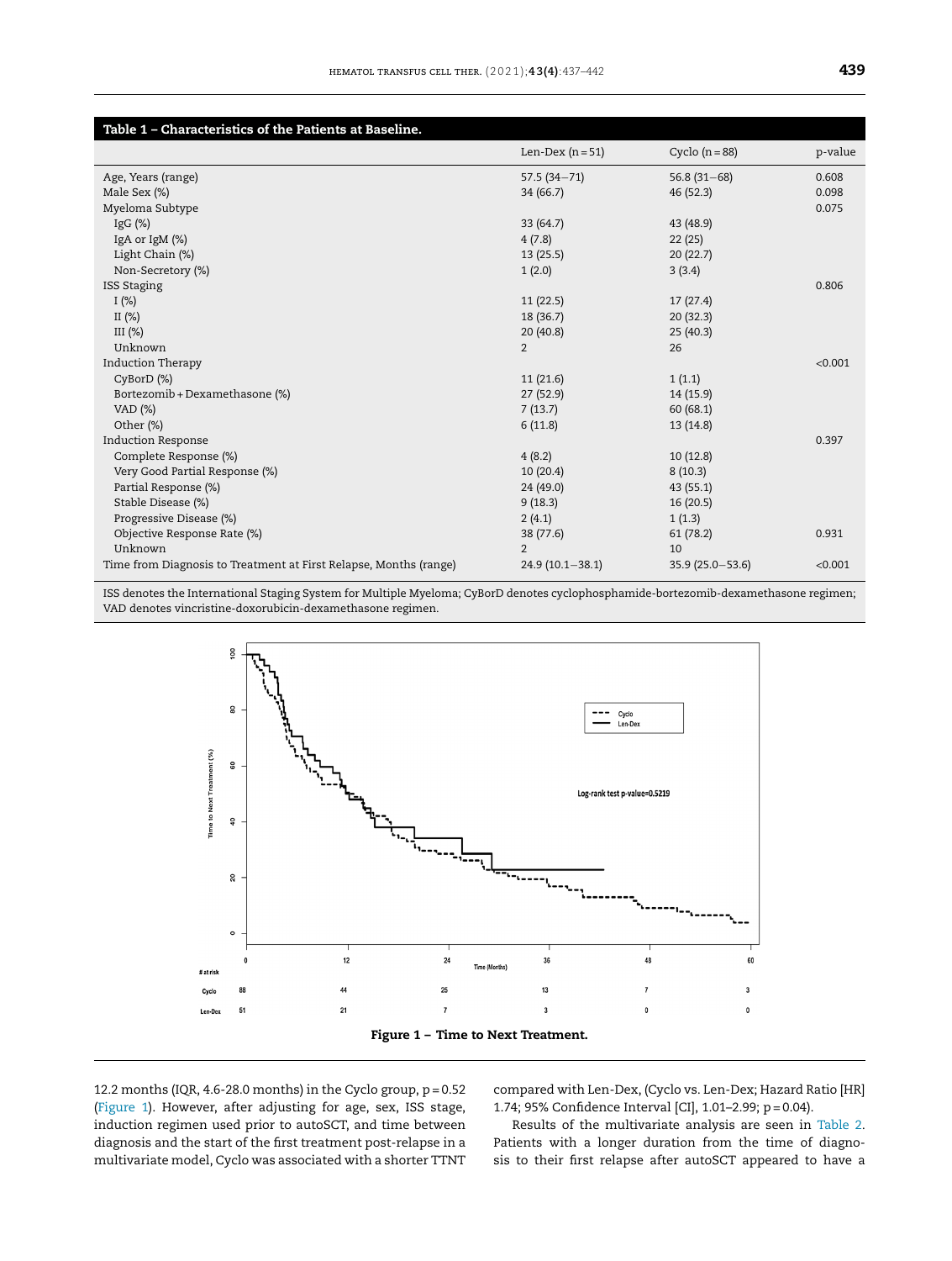<span id="page-3-0"></span>

| Table 2 - TTNT Multivariate Analysis.                                    |              |                         |      |         |  |  |  |
|--------------------------------------------------------------------------|--------------|-------------------------|------|---------|--|--|--|
| Comparison                                                               | Hazard Ratio | 95% Confidence Interval |      | p-value |  |  |  |
| Cyclo vs Len-Dex                                                         | 1.74         | 1.01                    | 2.99 | 0.044   |  |  |  |
| Increase in age by 1 year                                                | 1.00         | 0.97                    | 1.02 | 0.768   |  |  |  |
| Female vs Male                                                           | 1.53         | 0.98                    | 2.39 | 0.060   |  |  |  |
| I vs III ISS Stage                                                       | 1.12         | 0.63                    | 1.97 | 0.701   |  |  |  |
| II vs III ISS Stage                                                      | 0.60         | 0.36                    | 1.01 | 0.056   |  |  |  |
| I vs II ISS Stage                                                        | 1.86         | 1.03                    | 3.38 | 0.041   |  |  |  |
| Bortezomib-based vs. VAD induction regimen                               | 0.75         | 0.39                    | 1.41 | 0.364   |  |  |  |
| Bortezomib-based vs. other induction regimen                             | 0.98         | 0.47                    | 2.03 | 0.962   |  |  |  |
| Other vs. VAD induction regimen                                          | 0.76         | 0.43                    | 1.35 | 0.349   |  |  |  |
| Increase in time from diagnosis to treatment at first relapse by 1 month | 0.98         | 0.97                    | 0.99 | 0.002   |  |  |  |



longer TTNT than those with a shorter duration (increase of 1 month; HR 0.98; 95% CI 0.97−0.99; p = 0.002). Paradoxically, patients with ISS stage I disease appeared to have a shorter TTNT than patients with ISS stage II disease in this cohort (ISS stage I vs stage II HR 1.86; 95% CI 1.03–3.38;  $p = 0.041$ ).

There was no significant difference in overall survival between the two groups. In the univariate analysis, the median overall survival from diagnosis was 83.6 months (IQR, 59.3–134.9 months) for the Cyclo group and 75.5 months (IQR, 36.8–106.1 months) for the Len-Dex group ( $p = 0.25$ ) (Figure 2). In the multivariate analysis, the HR for overall survival from diagnosis for Cyclo as compared to Len-Dex was 1.20 (95% CI 0.63–2.29; p = 0.57). There was also no significant difference in the landmark analysis of overall survival from the time of therapy at first relapse to death from any cause. In the univariate analysis, the median overall survival from first relapse treatment was 35.8 months (IQR, 19.0–57.6 months) for the Cyclo group and 31.6 months (IQR, 11.3–50.6 months) for the Len-Dex group ( $p = 0.24$ ) [\(Figure](#page-4-0) 3). In the multivariate analysis, the HR for overall survival from first relapse treatment for Cyclo as compared to Len-Dex was 0.93 (95% CI 0.49–1.77; p = 0.82).

Median follow-up was 79.4 months in the Cyclo group and 34.6 months in the Len-Dex group.

In patients whose responses could be evaluated,  $\geq$ VGPR responses were seen in 10 of 73 patients (14%) in the Cyclo group and 21/48 patients (44%) in the Len-Dex group.

Finally, rates of grade 3 adverse events, transfusions, infections, and hospitalizations, were all similar between the two groups ([Table](#page-4-0) 3).

#### Discussion

To our knowledge, this is the first study to compare Len-Dex to Cyclo treatment strategies for relapsed MM following autoSCT. We found that Len-Dex resulted in a significantly longer TTNT than Cyclo. There was no significant difference in overall survival from diagnosis, landmark analysis of overall survival from first relapse treatment, and adverse event rates between the groups.

Our findings were similar to what was seen in the FOCUS trial, which randomized 315 patients with relapsed MM to single-agent carfilzomib vs. low dose corticosteroids with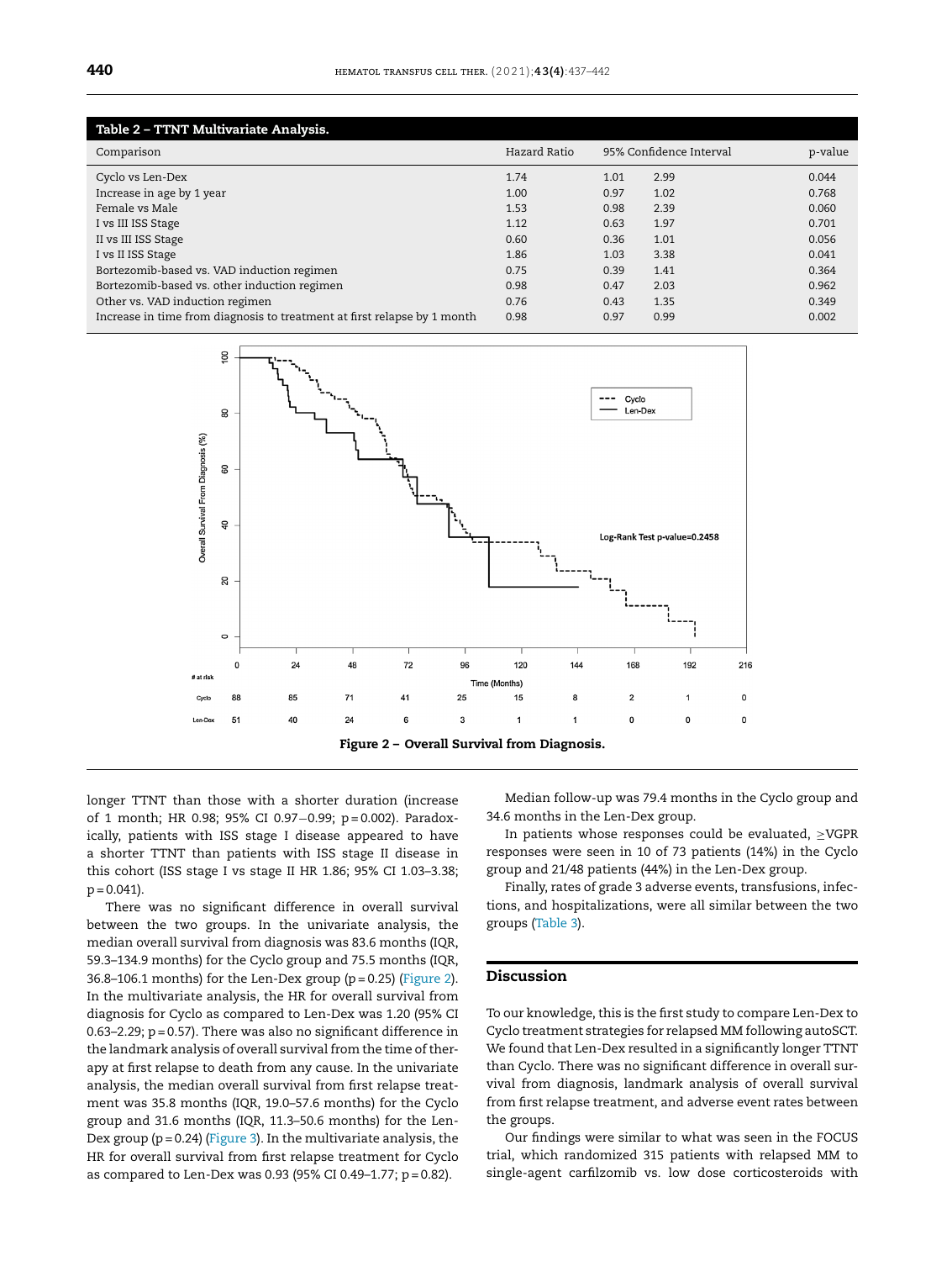<span id="page-4-0"></span>

| Table 3 - Adverse Events. |                                             |           |       |  |  |  |  |  |
|---------------------------|---------------------------------------------|-----------|-------|--|--|--|--|--|
|                           | Len-Dex $(n = 51)$ Cyclo $(n = 88)$ p-value |           |       |  |  |  |  |  |
| Any Adverse Event (%)     | 35(68.6)                                    | 59 (67.0) | 0.848 |  |  |  |  |  |
| Hospitalizations (%)      | 21(41.2)                                    | 29 (33.0) | 0.330 |  |  |  |  |  |
| Anemia (%)                | 12 (23.5)                                   | 34 (38.6) | 0.068 |  |  |  |  |  |
| pRBC transfusion (%)      | 14 (27.5)                                   | 34 (38.6) | 0.181 |  |  |  |  |  |
| Neutropenia (%)           | 23 (45.1)                                   | 26(29.5)  | 0.064 |  |  |  |  |  |
| Infection (%)             | 17 (33.3)                                   | 27(30.7)  | 0.746 |  |  |  |  |  |
| Thrombocytopenia (%)      | 12(23.5)                                    | 21 (23.9) | 0.964 |  |  |  |  |  |
| Platelet transfusion (%)  | 5(9.8)                                      | 6(6.8)    | 0.532 |  |  |  |  |  |
| Diarrhea (%)              | 3(5.8)                                      | 1(1.1)    | 0.140 |  |  |  |  |  |
| Rash (%)                  | 3(5.8)                                      | 1(1.1)    | 0.140 |  |  |  |  |  |
|                           |                                             |           |       |  |  |  |  |  |

Recorded instances of Anemia, Neutropenia, Thrombocytopenia, Diarrhea, and Rash represent events of severity of Grade 3 or higher as defined by the Common Terminology Criteria for Adverse Events v4.03. Events shown in the table above occurred in ≥5% of patients in either group.

optional cyclophosphamide (95% of patients received the cyclophosphamide). The primary endpoint of the FOCUS trial was OS, which was similar between the two groups, with median OS of 10.2 months in the carfilzomib group and 10.0 months in the control arm (HR 0.975; 95% CI 0.760–1.249; p = 0.4172). Progression free survival was also similar between the two groups. The authors noted that the patients in the control arm performed better than expected, and suggested that further evaluation of the control arm in the setting of relapsed MM was warranted. $20$  The results of the FOCUS trial suggest that cyclophosphamide has activity even in heavily pre-treated patients.

In our study, TTNT was highly dependent on the duration of first line therapy including autoSCT. This supports the notion that a patient's tendency to respond to treatment is an important prognostic factor in addition to the specific choice of treatment the patient receives – in other words, patients with favorable disease biology tend to have longer remissions. This is an important consideration given the relative wealth of treatment choices in today's myeloma landscape, and supports a risk or biology adapted approach to therapy.

We were surprised to see a significant difference in the time from diagnosis to treatment at first relapse, which was longer in the Cyclo group. We suspect this is due to historical differences in treatment availability, as most of the patients in the Cyclo group were treated during an era when there were a relatively limited number of therapeutic options available for MM patients, and when clinicians demonstrated a greater tendency to defer treatment until patients developed evidence of overt clinical progression. In the modern era, clinicians are inclined to initiate treatment at earlier stages of biochemical progression. Interestingly, the time to treatment at first relapse was longer in the Cyclo group, which may have led to less favorable outcomes and may partially explain the improved TTNT for the Len-Dex group in the adjusted analysis. It is possible that earlier treatment in the Cyclo group would have resulted in longer TTNT.

Overall survival from both diagnosis and in the landmark analysis from first relapse treatment were not different between the two groups, suggesting that both treatment regimens are active in patients with relapsed MM, and supporting the argument that disease biology plays an important role in response to treatment.

To our knowledge, this is the only study to compare the efficacy of these two treatment options for multiple myeloma at first relapse. The major strengths of our study were the use of clinically relevant endpoints, and our comparative cohort design using treatment strategies from two separate eras which eliminates the potential for treatment selection bias